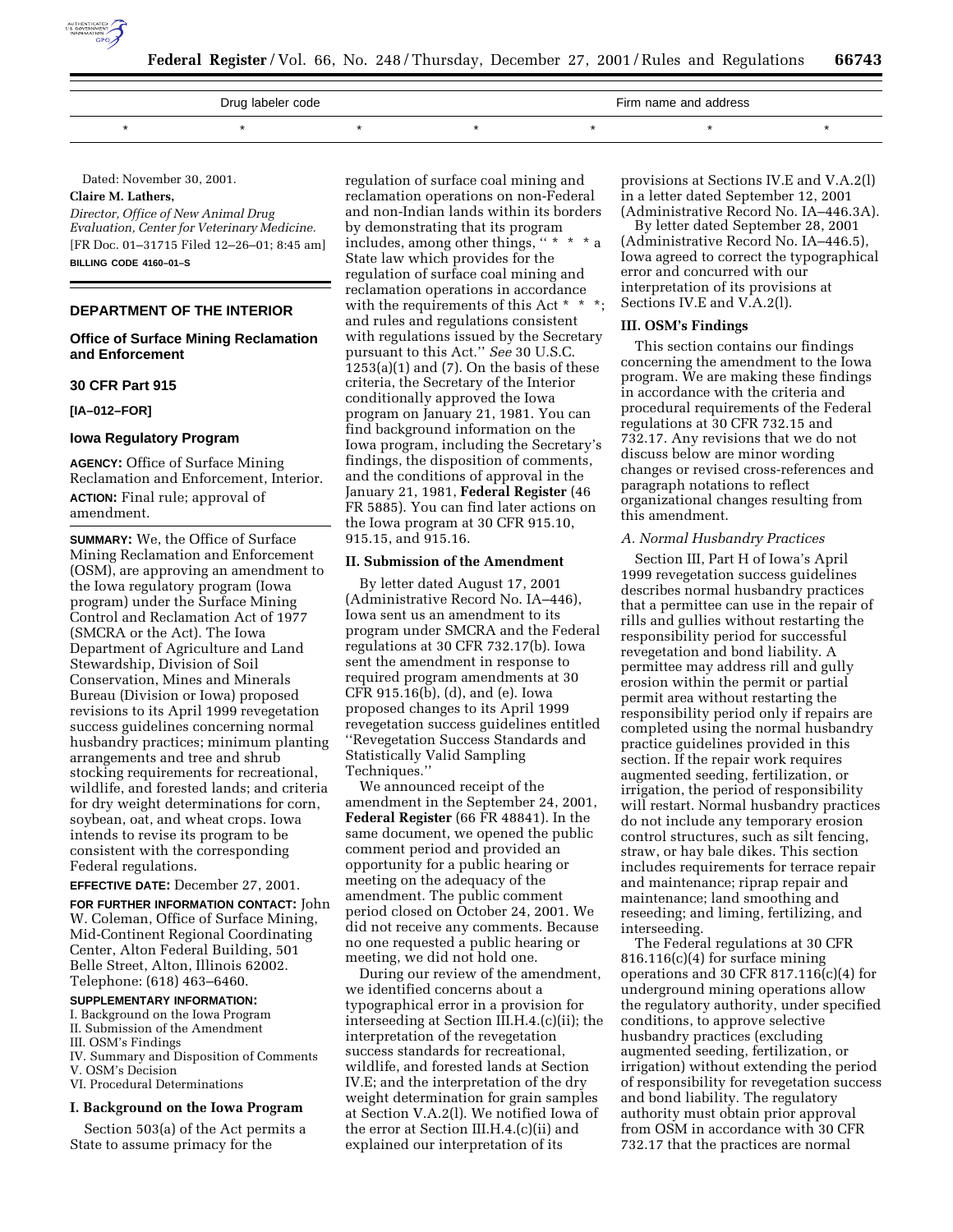husbandry practices that can either be expected to continue as part of the postmining land use or will not reduce the probability of permanent revegetation success if the practices are discontinued after the responsibility period expires. Approved practices must be normal husbandry practices within the region for unmined lands having land uses similar to the approved postmining land use of the disturbed area. In the September 7, 1988, preamble for the Federal regulations at 30 CFR 816.116 $(c)(4)$  and 817.116(c)(4), we discussed the type of documentation that the regulatory authority must submit to support its proposed normal husbandry practices (53 FR 34641). The regulatory authority must submit documentation that demonstrates that the practice is the usual or expected state, form, amount, or degree of management performed habitually or customarily to prevent exploitation, destruction, or neglect of the resource and to maintain a prescribed level of use or productivity on similar unmined lands. The documentation may include either conservation practice guidelines or agronomy guidelines and fact sheets for the management of unmined lands in the applicable State. The guidelines and fact sheets could be those distributed by the Natural Resources Conservation Service (NRCS) or other organizations with similar expertise in management of a State's natural resources, including agricultural lands.

In our final rule dated November 26, 1999, we did not approve Section III, Part H because Iowa did not submit documentation that demonstrated that the proposed normal husbandry practices were the usual or expected state, form, amount, or degree of management performed habitually or customarily to prevent exploitation, destruction, or neglect of the resources on similar unmined lands in the State (64 FR 66385). We required Iowa to either remove its guidelines for normal husbandry practices at Section III, Part H or submit documentation that supports the proposed normal husbandry practices. We codified this requirement at 30 CFR 915.16(b).

In response to the required program amendment at 30 CFR 915.16(b), Iowa made changes to Section III, Part H and submitted documentation for support of the proposed normal husbandry practices. The documentation included copies of five publications: (1) NRCS Conservation Practice Standard 600, Terrace; (2) NRCS Conservation Practice Standard 468, Lined Waterway or Outlet; (3) NRCS Conservation Practice Standard 466, Land Smoothing; (4)

NRCS Conservation Practice Standard 590, Nutrient Management; and (5) Iowa State University Extension Service Publication Pm-1097, Interseeding and No-till Pasture Renovation. Based on the findings below, we are approving Iowa's normal husbandry practice guidelines at Section III, Part H and removing the required program amendment at 30 CFR 915.16(b).

1. Part H.1 provides that terrace repair and maintenance required because of specified occurrences will be considered normal husbandry practices and will not require restarting the responsibility period. First, the permittee may repair terraces damaged because of rainfall events that exceed their designed capacities. Second, the permittee may clean out and reestablish terrace flow lines during the first year or two after the initial terrace construction and seeding when sediment deposition into a terrace flow line exceeds the designed sediment storage capacity. Third, the permittee may clean out and reestablish terrace flow lines and repair or replace tile lines that have been plugged or crushed due to differential settling. Part H.1 includes a listing of the types of terrace repair and maintenance options that the State will consider as normal husbandry practices. Iowa submitted NRCS Conservation Practice Standard 600 (Terrace) to support these practices.

Based on the supporting documentation provided by Iowa, we find that the proposed guidelines for terrace repair and maintenance at Part H.1 meet the requirements of the Federal regulations at 30 CFR 816.116(c)(4) and 817.116(c)(4) for normal husbandry practices.

2. Part H.2 provides guidelines for riprap repair and maintenance on ditches and structures due to storm events that exceed the maximum design standard. Part H.2 includes a listing of the types of riprap repair and maintenance practices that Iowa will consider for normal husbandry practices. Iowa submitted NRCS Conservation Practice Standard 468 (Lined Waterway or Outlet) to support these practices.

Based on the supporting documentation provided by Iowa, we find that the proposed guidelines for riprap repair and maintenance on ditches and structures at Part H.2 meet the requirements of the Federal regulations at 30 CFR 816.116(c)(4) and 817.116(c)(4) for normal husbandry practices.

3. Part H.3 provides that normal husbandry practices can include limited land smoothing and reseeding as long as the individual areas are no larger than

one acre in size and the cumulative acreage is no greater than 10 percent of the entire permit area. Iowa submitted NRCS Conservation Practice Standard 466 (Land Smoothing) to support these practices.

Based on the supporting documentation and the acreage limitations provided by Iowa, we find that Iowa's proposed guidelines for land smoothing and reseeding at Part H.3 meet the requirements of the Federal regulations at 30 CFR 816.116(c)(4) and 817.116(c)(4) for normal husbandry practices.

4. Part H.4 provides normal husbandry practices for applications of lime and fertilizer at paragraphs (a) and (b). It also provides normal husbandry practices for interseeding at paragraph (c).

Part H.4(a) and (b) provide, respectively, that lime and fertilizer applications may be made based on soil test recommendations for the appropriate crop or vegetation. Before any lime and fertilizer applications, the permittee must submit to the Division the original copies of the soil test recommendations and a map of the permit areas indicating where each soil sample was taken. Iowa requires the permittee to follow the lime and fertilizer maintenance application guidelines of NRCS Conservation Practice Standard 590 (Nutrient Management). For lime and fertilizer applications, the permittee must submit the original weight tickets for the applications to the Division at the times specified in section III, part B.3. If subsequent submittals of lime and fertilizer weight tickets prove that actual applications were in excess of the soil test recommendations, Iowa will restart the responsibility period. Iowa submitted NRCS Conservation Practice Standard 590 (Nutrient Management) to support its normal husbandry practice guidelines for liming and fertilizing.

Part H.4(c) requires the Division to approve any species to be interseeded before the seed is planted. The permittee must submit the original seed tickets to the Division at the times specified in Section III, Part B.3. Iowa will restart the responsibility period if any interseeding completed on the permit area fails to meet any of the criteria listed below.

(i) Interseeding of a legume on the third year of a grass/legume vegetative cover.

(ii) Interseeding of a single species in the permit approved seeding mixture, or interseeding of a replacement species, that has been approved by the Division, to improve the vegetative cover when unfavorable weather conditions adversely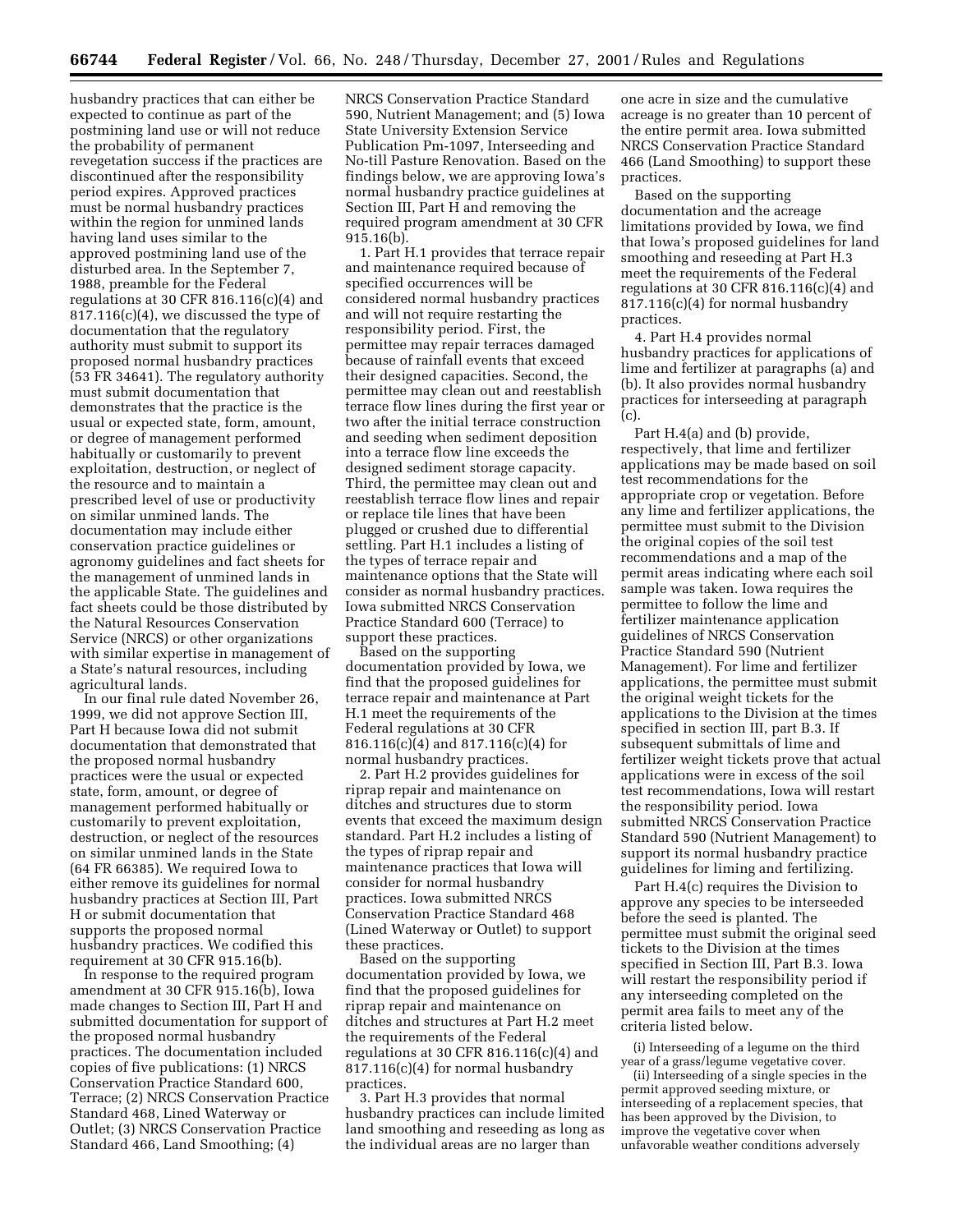affect the germination success of the original revegetation effort.

(iii) Interseeding of a species due to excessive winter kill.

Iowa submitted Iowa State University Extension Service Publication Pm–1097 (Interseeding and No-till Pasture Renovation) to support its normal husbandry practice guidelines for interseeding.

Based on the documentation submitted by Iowa, we find that the proposed guidelines for liming, fertilizing, and interseeding at Part H.4 meet the requirements of the Federal regulations at 30 CFR 816.116 $(c)(4)$  and 817.116(c)(4) for normal husbandry practices.

## *B. Recreational, Wildlife, and Forested Lands*

Section IV, Part E of Iowa's April 1999 revegetation success guidelines contains the revegetation success standards for recreational areas, wildlife areas, and forested lands. In our final rule dated November 26, 1999, we approved section IV, part E with two exceptions (64 FR 66388). First, Iowa's guidelines did not contain any planting arrangement provisions for these land uses as required by 30 CFR 816.116(b)(3)(i) and 817.116(b)(3)(i). Second, Iowa did not submit any documentation to prove that the State agencies responsible for the administration of forestry and wildlife programs approved its minimum stocking provisions as required by 30 CFR 816.116(b)(3)(i) and 817.116(b)(3)(i). We required Iowa to either add planting arrangement provisions for recreational, wildlife, and forested land to its guidelines and obtain program-wide concurrence from the State agencies responsible for the administration of forestry and wildlife programs or add a provision to its guidelines that requires permit-specific concurrence for planting arrangements from the State agencies responsible for the administration of forestry and wildlife programs. We also required Iowa to either obtain program-wide concurrence for its minimum stocking provisions or add a provision to its guidelines that requires permit-specific concurrence for minimum stocking from the State agencies responsible for the administration of forestry and wildlife programs. We codified these requirements at 30 CFR 915.16(d)(1) and (2).

Iowa made the following changes to section IV, part E to address these requirements.

1. Iowa added the following new provision to the beginning of the second paragraph of section IV, part E:

The wildlife and recreational lands have site specific vegetation. Each permit with these types of post-mining land use have been approved by the Division in concurrence with the Iowa Department of Natural Resources.

We are interpreting the language of this provision to mean that Iowa requires permit specific concurrence from the Iowa Department of Natural Resources for both planting arrangements and stocking rates for recreational, wildlife, and forested land uses. In its letter dated September 28, 2001, Iowa agreed with our interpretation (Administrative Record No. IA–446.5). Based on this interpretation, we find that section IV, part E is no less effective than the Federal regulations at 30 CFR 816.116(b)(3)(i) and 817.116(b)(3)(i). We are also removing the required program amendments at 30 CFR 915.16(d)(1) and (2).

2. Iowa added the following new provision for tree and shrub stocking requirements at Section IV, Part E, Step 2:

The tree and shrub planting shall be spaced such that there are a minimum of five hundred (500) seedlings per acre. Acceptable tree and shrub spacing, which will meet or exceed the minimum number of seedlings per acre, are listed below. Narrower spacing is used for timber production. Wider spacing and planting in groups or clumps is used for wildlife and recreational tree and shrub plantings. These group or clump plantings should consist of a minimum of five (5) or more trees, and fifteen (15) or more shrubs per group.

# TREE AND SHRUB SPACING FOR PLANTING

| Spacing in feet | Number of<br>seedlings<br>per acre |
|-----------------|------------------------------------|
|                 | 1,742                              |
|                 | 871                                |
|                 | 1.210                              |
|                 | 726                                |
|                 | 889                                |
|                 | 622                                |
|                 | 681                                |
| $8 \times 10$   | 545                                |

We find that this provision provides additional guidance to permittees for addressing planting arrangements and stocking rates for recreational, wildlife, and forested land uses in their permits. As discussed above, Iowa requires permit specific concurrence from the Iowa Department of Natural Resources for both planting arrangements and stocking rates for these land uses. Therefore, we find that Section IV.E.2 is no less effective than the Federal

regulations at 30 CFR 816.116(b)(3)(i) and 817.116(b)(3)(i).

### *C. Corn, Soybean, Oat, and Wheat Crops*

Section V of Iowa's April 1999 revegetation success guidelines contains sampling procedures and techniques to determine productivity for corn, soybeans, oats, wheat, and forage crops; to determine ground cover percentage; and to determine if trees and shrubs meet minimum density standards. In our final rule dated November 26, 1999, we approved Section V of Iowa's April 1999 revegetation success guidelines with one exception (64 FR 66388). We did not fully approve Section V, Part A, Step 2, which contains the grain sampling techniques for test plot harvesting, because it did not specify how the permittee is to obtain the dry weight of the test plot grain samples. The dry weight is used in a calculation to determine the moisture percentage for each test plot sample. We required Iowa to revise its April 1999 revegetation success guidelines at Section V, Part A, Step 2 by adding a provision that specifies the standard method that permittees are to use for obtaining the dry weight of test plot grain samples. We codified this requirement at 30 CFR 915.16(e).

In response to the required amendment at 30 CFR 915.16(e), Iowa added the following new provision to the beginning of Step 2(l):

(l) The grain samples collected and labeled in Step 2.g. above must be oven dried until a constant dry weight is obtained. Weighing will be performed immediately after oven drying to avoid absorption of water from humid air. This dry weight will equal zero percent (0%) moisture. All samples will be adjusted to the appropriate percent moisture for that grain.

We interpret the first sentence of Iowa's new provision to mean that the permittees must use the standard airoven method to obtain dry weights. The air-oven method is recognized by the United States Department of Agriculture as a means of determining the moisture content of grain. In its letter dated September 28, 2001, Iowa agreed with our interpretation (Administrative Record No. IA–446.5). Based on Iowa's concurrence with our interpretation, we are approving Section V, Part A, Step 2(l) and removing the required amendment at 30 CFR 915.16(e).

### **IV. Summary and Disposition of Comments**

# *Federal Agency Comments*

On August 30, 2001, under section 503(b) of SMCRA and 30 CFR 732.17(h)(11)(i) of the Federal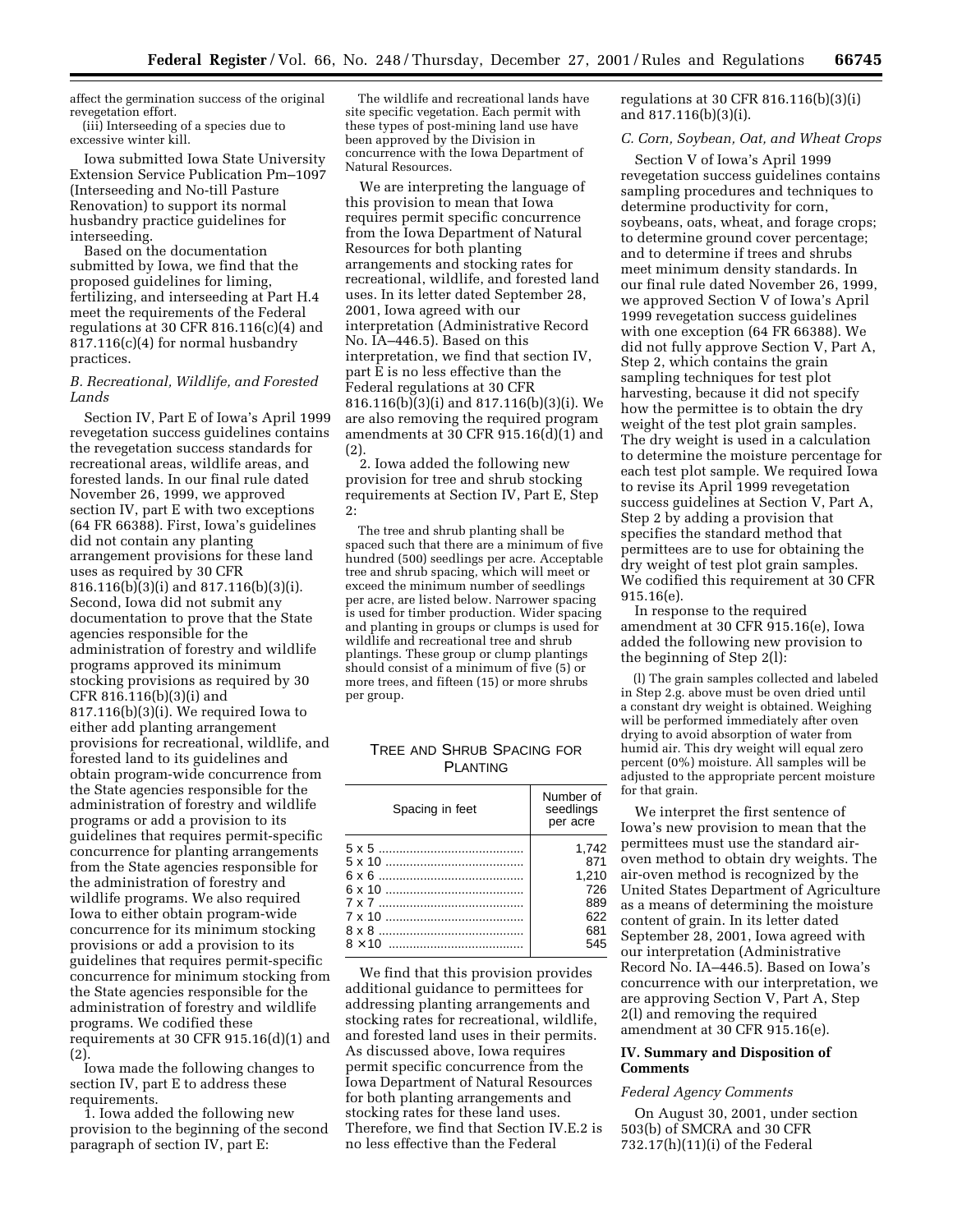regulations, we requested comments on the amendment from various Federal agencies with an actual or potential interest in the Iowa program (Administrative Record No. IA–446.1A). We did not receive any comments.

#### *Environmental Protection Agency (EPA)*

Under 30 CFR 732.17(h)(11)(ii), we are required to obtain the written concurrence of the EPA for those provisions of the program amendment that relate to air or water quality standards issued under the authority of the Clean Water Act (33 U.S.C. 1251 *et seq.*) or the Clean Air Act (42 U.S.C. 7401 *et seq.*). None of the revisions that Iowa proposed to make in this amendment pertain to air or water quality standards. Therefore, we did not ask the EPA for its concurrence.

Under 30 CFR 732.17(h)(11)(i), we requested comments on the amendment from the EPA (Administrative Record No. IA–446.1A). The EPA did not respond to our request.

# *State Historical Preservation Officer (SHPO) and the Advisory Council on Historic Preservation (ACHP)*

Under 30 CFR 732.17(h)(4), we are required to request comments from the SHPO and ACHP on amendments that may have an effect on historic properties. On August 31, 2001, we requested comments on Iowa's amendment (Administrative Record No. IA–446.2A), but we received no response to our request.

#### *Public Comments*

We requested public comments on the proposed amendment, but we did not receive any.

#### **V. OSM's Decision**

Based on the above findings, we approve the amendment as sent to us by Iowa on August 17, 2001.

To implement this decision, we are amending the Federal regulations at 30 CFR Part 915, which codify decisions concerning the Iowa program. We find that good cause exists under 5 U.S.C. 553(d)(3) to make this final rule effective immediately. Section 503(a) of SMCRA requires that the State's program demonstrate that the State has the capability of carrying out the provisions of the Act and meeting its purposes. Making this rule effective immediately will expedite that process.

#### **VI. Procedural Determinations**

# *Executive Order 12866—Regulatory Planning and Review*

This rule is exempt from review by the Office of Management and Budget under Executive Order 12866.

## *Executive Order 12630—Takings*

This rule does not have takings implications. This determination is based on the analysis performed for the counterpart Federal regulations.

# *Executive Order 13132—Federalism*

This rule does not have federalism implications. SMCRA delineates the roles of the Federal and State governments with regard to the regulation of surface coal mining and reclamation operations. One of the purposes of SMCRA is to ''establish a nationwide program to protect society and the environment from the adverse effects of surface coal mining operations.'' Section 503(a)(1) of SMCRA requires that State laws regulating surface coal mining and reclamation operations be ''in accordance with'' the requirements of SMCRA, and section 503(a)(7) requires that State programs contain rules and regulations ''consistent with'' regulations issued by the Secretary under SMCRA.

# *Executive Order 12988—Civil Justice Reform*

The Department of the Interior has conducted the reviews required by section 3 of Executive Order 12988 and has determined that, to the extent allowed by law, this rule meets the applicable standards of subsections (a) and (b) of that section. However, these standards are not applicable to the actual language of State regulatory programs and program amendments because each program is drafted and promulgated by a specific State, not by OSM. Under sections 503 and 505 of SMCRA (30 U.S.C. 1253 and 1255) and 30 CFR 730.11, 732.15, and 732.17(h)(10), decisions on proposed State regulatory programs and program amendments submitted by the States must be based solely on a determination of whether the submittal is consistent with SMCRA and its implementing Federal regulations and whether the other requirements of 30 CFR Parts 730, 731, and 732 have been met.

# *Executive Order 13211—Regulations That Significantly Affect the Supply, Distribution, or Use of Energy*

On May 18, 2001, the President issued Executive Order 13211 which requires agencies to prepare a Statement of Energy Effects for a rule that is (1) considered significant under Executive Order 12866 and (2) likely to have a significant adverse effect on the supply, distribution, or use of energy. Because this rule is exempt from review under Executive Order 12866 and is not expected to have a significant adverse

effect on the supply, distribution, or use of energy, a Statement of Energy Effects is not required.

## *National Environmental Policy Act*

Section 702(d) of SMCRA (30 U.S.C. 1292(d)) provides that a decision on a proposed State regulatory program provision does not constitute a major Federal action within the meaning of section 102(2)(C) of the National Environmental Policy Act (NEPA) (42 U.S.C. 4332(2)(C)). A determination has been made that such decisions are categorically excluded from the NEPA process (516 DM 8.4.A).

## *Paperwork Reduction Act*

This rule does not contain information collection requirements that require approval by the Office of Management and Budget under the Paperwork Reduction Act (44 U.S.C. 3507 *et seq.*).

### *Regulatory Flexibility Act*

The Department of the Interior has determined that this rule will not have a significant economic impact on a substantial number of small entities under the Regulatory Flexibility Act (5 U.S.C. 601 *et seq.*). The State submittal which is the subject of this rule is based upon counterpart Federal regulations for which an economic analysis was prepared and certification made that such regulations would not have a significant economic effect upon a substantial number of small entities. Accordingly, this rule will ensure that existing requirements previously promulgated by OSM will be implemented by the State. In making the determination as to whether this rule would have a significant economic impact, the Department relied upon the data and assumptions for the counterpart Federal regulations.

## *Small Business Regulatory Enforcement Fairness Act*

This rule is not a major rule under 5 U.S.C. 804(2), the Small Business Regulatory Enforcement Fairness Act. This rule:

a. Does not have an annual effect on the economy of \$100 million.

b. Will not cause a major increase in costs or prices for consumers, individual industries, federal, state, or local government agencies, or geographic regions.

c. Does not have significant adverse effects on competition, employment, investment, productivity, innovation, or the ability of U.S.-based enterprises to compete with foreign-based enterprises.

This determination is based upon the fact that the State submittal which is the